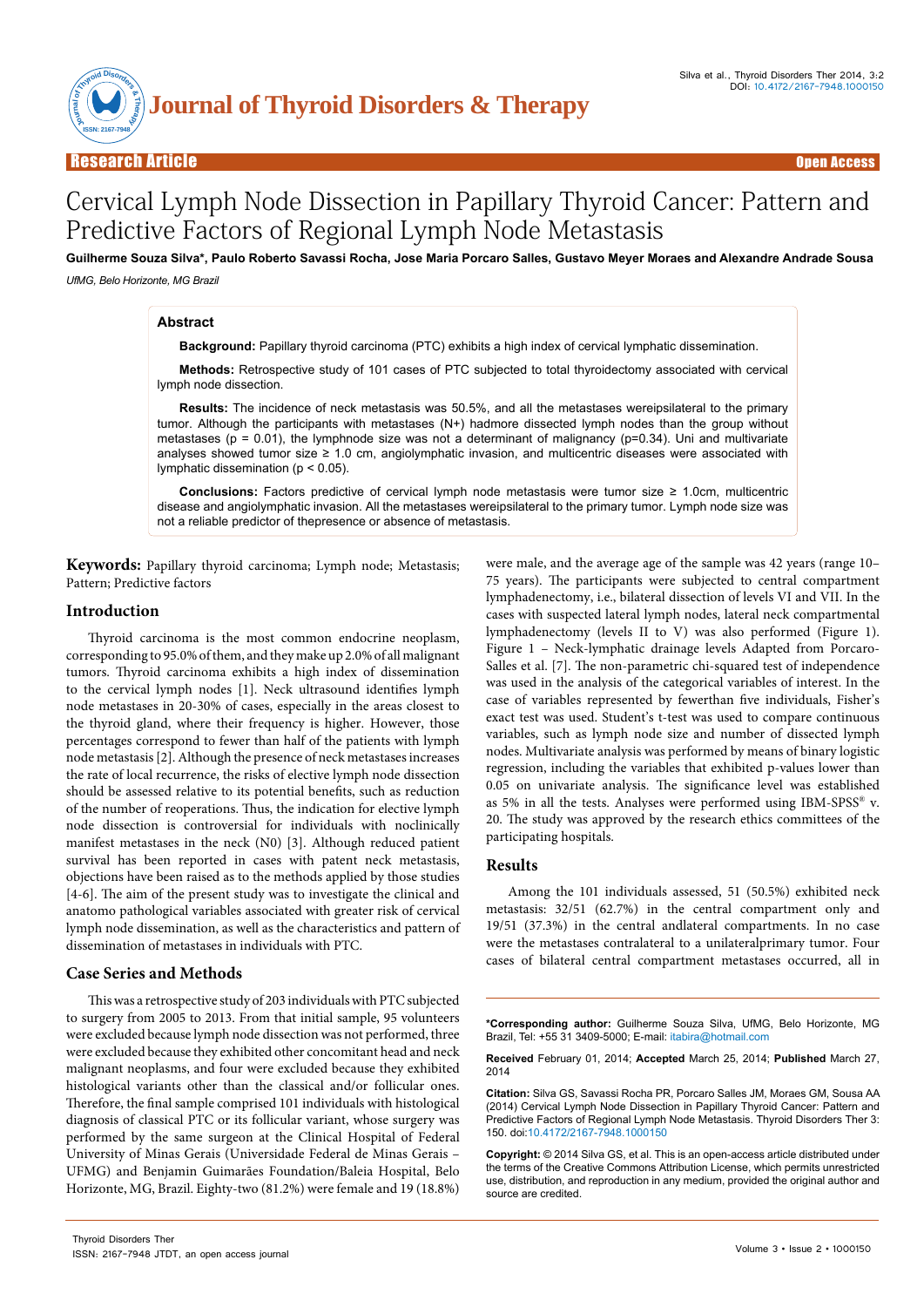

individuals with multicentric disease affecting both thyroid lobes. The average number of dissected lymph nodes per patient was 7.8 ± 4.7 in group N0 (without metastasis) and  $20.3 \pm 16.3$  in group N+ (with metastasis). In the latter, the average number of lymph nodes dissected exclusively in the central compartment was  $12.8 \pm 9.1$ . Comparison of the number of lymph nodes dissected in the central compartment between individuals from groups N+ and N0 revealed a significantly larger number in group  $N+$  ( $p = 0.01$ ). The lymph node size varied from 0.1 to 4.0 cm. The average lymph node size was  $1.32 \pm 0.9$  cm in group N+ and  $1.15 \pm 0.4$  cm in group N0 (p = 0.34). Univariate analysis found that angiolymphatic infiltration, multicentric disease, extra thyroid extension, tumor diameter ( $\geq 1.0$  cm), and age (< 45 years) were associated with the occurrence of neck metastasis ( $p < 0.05$ ) (Table 1). In contrast, gender and follicular variant were not associated with neck-lymphatic dissemination (Table 1). Univariate analysis comparing the groups with (N+) and without neck metastasis (N0). Multivariate analysis showed that the individuals with multicentric tumors or angiolymphatic invasion had increased risk of necklymphatic dissemination (respectively,  $p = 0.014$ , odds ratio (OR) = 4.113; p = 0.003, OR = 5.997). Tumors with diameter ≥ 1.0 cm had increased risk of neck-lymphatic dissemination ( $p = 0.043$ ,  $OR = 3.098$ ). The risk of neck metastasis of individuals with extra thyroid extension of the tumor or age < 45 years was not different from that of the other individuals ( $p > 0.05$  for both) (Table 2). Multivariate analysis assessing the risk of neck metastasis (OR: odds ratio; CI: confidence interval)

## **Discussion**

All the individuals included in the present study were subjected to cervicallymph node dissection, and the presence of micrometastases was established basedon histological examination. Whenever suspicious lateral lymph nodes were found,lateral compartment neck dissection was systematically associated with centralcompartment dissection. The fact that all the surgical procedures were performed bythe same surgeon reduced the bias associated with the surgical technique used. Neck metastases were found in 51/101 (50.5%) participants, in 19 (37.3%) ofwhom the lateral compartment was also affected, agreeing with other authors' reports. No participant exhibited metastases contralateral to the primary tumor, which is also asomewhat rare finding in other studies (9.8–18.9%) [8-10]. The patients with neck metastasis had more dissected lymph nodes than theones without metastasis ( $p = 0.01$ ), but the lymph node size did not differ betweengroups ( $p = 0.34$ ). Therefore, it was not possible to identify suspicious lymph nodesbased on their size exclusively ( $p = 0.34$ ). Macdonald et al. [11] compared the sizes ofmetastatic and non-metastatic lymph nodes, and although the ones larger than 1.0 cm were associated with higher risk of malignancy, a substantial fraction of theindividuals they assessed had metastasis in smaller lymph nodes. Unfortunately, it is a retrospective study did not have access to the size of all dissected lymph nodes, only the size of the largest surgical specimen. Thus, exclusive resection of enlarged lymph nodes in the transoperative period is not reliable for diagnosing and treating neck metastases. All metastatic lymph nodes were ipsilateral to the primary tumor. Therefore, ipsilateral central compartment dissection might suffice to remove most metastatic lymph nodes, except in case of multicentric tumors. The index of metastases in patients with tumor size smaller than 1 cm tumor was 28.1%. Indeed, some authors [12,13] recommend ipsilateral central lymphadenectomy as routine in N0 tumors, as, in theory, the risk of surgical complications is reduced, without posing a threat to theaccuracy of the procedure.

All the instances of lateral neck metastasis were systematically associated with the presence of metastatic lymph nodes in the central compartment. This finding gives further support to the routine practice of central compartment dissection of the neck whenever the lateral compartment lymph nodes are dissected. Younger patients are usually given a better prognosis based on systems such as TNM [14] or MACIS [15]. Even so, the incidence of neck metastasis is higher in young patients, particularly in children, compared to older ones [16,17], regardless of prognosis. In the present series, the incidence of neck metastasis was higher in the patients <45 years old compared to the older ones ( $p = 0.045$ ). This risk could not be quantified on multivariate analysis ( $p = 0.081$ ). Angiolymphatic invasion was associated with a higher incidence of neck metastasis. However, its

| Variable                       |                     | $N+$        | N <sub>0</sub>   | <b>Total</b> | p     |
|--------------------------------|---------------------|-------------|------------------|--------------|-------|
| Gender                         | Male                | 11 (57.9%)  | $8(42.1\%)$      | 29           | 0.323 |
|                                | Female              | 40 (48.8%)  | 42<br>$(51.2\%)$ | 82           |       |
| Age                            | < 45 years old      | 34 (58.6%)  | 24<br>$(41.4\%)$ | 58           | 0.045 |
|                                | $\geq$ 45 years old | 17 (39.5%)  | 26 (60.5%)       | 43           |       |
| Size                           | < 1.0 cm            | $9(28.1\%)$ | 23 (71.9%)       | 32           | 0.002 |
|                                | $\geq 1.0$ cm       | 42 (60.9%)  | 27<br>$(39.1\%)$ | 69           |       |
| Extrathyroid extension Present |                     | 18 (75.0%)  | 6<br>$(25.0\%)$  | 24           | 0.005 |
|                                | Absent              | 33 (42.9%)  | 44 (57.1%)       | 77           |       |
| Histological variant           | Classical           | 38 (50.7%)  | 37 (49.3%)       | 75           | 0.567 |
|                                | Follicular          | 13 (50.0%)  | 13<br>$(50.0\%)$ | 26           |       |
| Multicentric disease           | Single              | 35 (44.9%)  | 43<br>$(55.1\%)$ | 78           | 0.032 |
|                                | Multiple            | 16 (69.6%)  | $7(30.4\%)$      | 23           |       |
| Angiolymphatic                 | Present             | 28 (78.6%)  | 6(21.4%)         | 28           | 0.001 |
| invasion                       | Absent              | 29 (39.7%)  | 44<br>$(60.3\%)$ | 73           |       |

**Table 1:** Univariate analysis comparing the groups with (N+) and without neck metastasis (N0).

| Variable                       | р     | OR.   | (95%) CI        |
|--------------------------------|-------|-------|-----------------|
| Angiolymphatic invasion        | 0.003 | 5.997 | 1.816 - 19.805  |
| <b>Multicentric disease</b>    | 0.014 | 4.133 | 1.330 - 12.844  |
| Size ( $\geq$ 1.0 cm)          | 0.043 | 3.098 | $1.036 - 9.262$ |
| <b>Extra thyroid extension</b> | 0.389 | 1.760 | $0.486 - 6.378$ |
| Age < 45 years old             | 0.081 | 2.334 | $0.901 - 6.044$ |

**Table 2:** Multivariate analysis assessing the risk of neck metastasis (OR: odds ratio; CI: confidence interval).